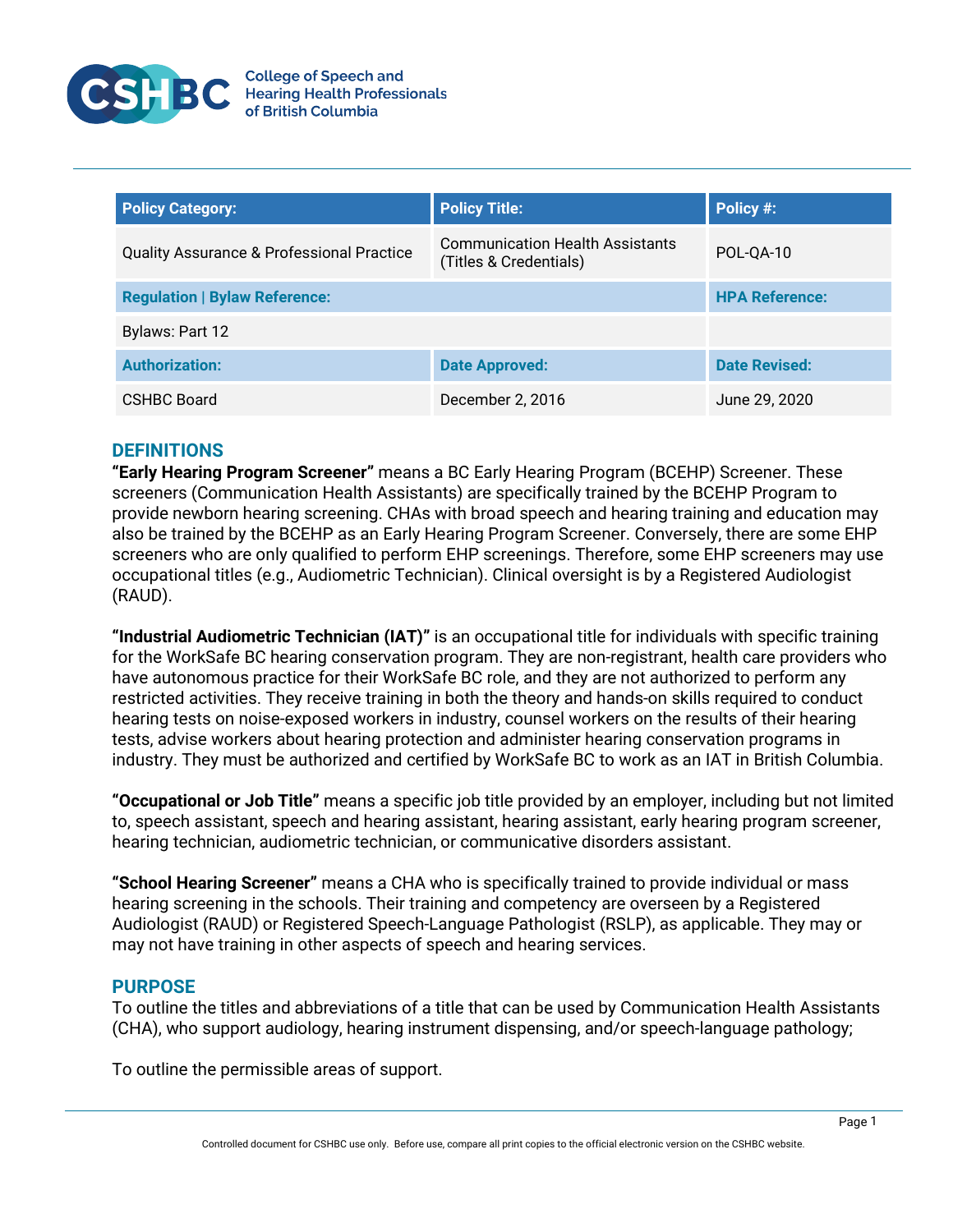

To outline the format for indicating membership(s) and credentials issued by an agency, association or program other than the College.

# **SCOPE**

All CSHBC registrants who work with Communication Health Assistants (CHA).

All CHAs who provide clinical audiology, hearing instrument dispensing, and/or speech-language pathology services.

# **POLICY**

# *1. Use of Titles*

In accordance with Part 12 of the CSHBC Bylaws, non-registrants who are qualified to work with audiologists, hearing instrument practitioners, and/or speech-language pathologists and are referred to as "Communication Health Assistants (CHAs)".

Registrants must ensure that their qualified CHAs utilize an occupational title commensurate with their training, education and experience. Those occupational titles listed in the definitions include, but are not limited to:

- **Audiometric Technician:**
- **Speech-Language Pathology Assistant;**
- **Speech and Hearing Assistant;**
- **Hearing Assistant;**
- **EXECOMMUNICATIVE Disorders Assistant;**
- **Early Hearing Program Screeners.**

Other occupational titles such as "Education Assistant", "Behavioural Interventionist", or "Rehabilitation Assistant" are not self-explanatory titles in respect of speech and hearing services. Registrants must ensure that clients/families understand which profession and services their staff are qualified in and are supporting, while under the registrant's supervision. Some CHAs may have more than one title and registrants must be clear on which title is being used for which services. For example, Hearing Screeners, who only support the profession of audiology or speech-language pathology while performing school screenings, must make that clear to clients/families. In other instances, a CHA may have more than one role (e.g., Early Hearing Program Screener and Audiometric Technician). It is acceptable to indicate to clients when a CHA has multiple qualifications and roles.

Industrial Audiometric Technicians (IATs) do not always have training to perform hearing protectionrelated ear impressions and should indicate that they are qualified to perform this function if they are trained, and it is delegated to them by a Registered Audiologist. This delegated activity if not part of their IAT role under WorkSafe BC.

# *2. Communication Health Assistant Students*

Registrants may accept and supervise students from formal CHA programs including those entitled "Communicative Disorders Assistant program" and "Speech and Language Assistant program". During